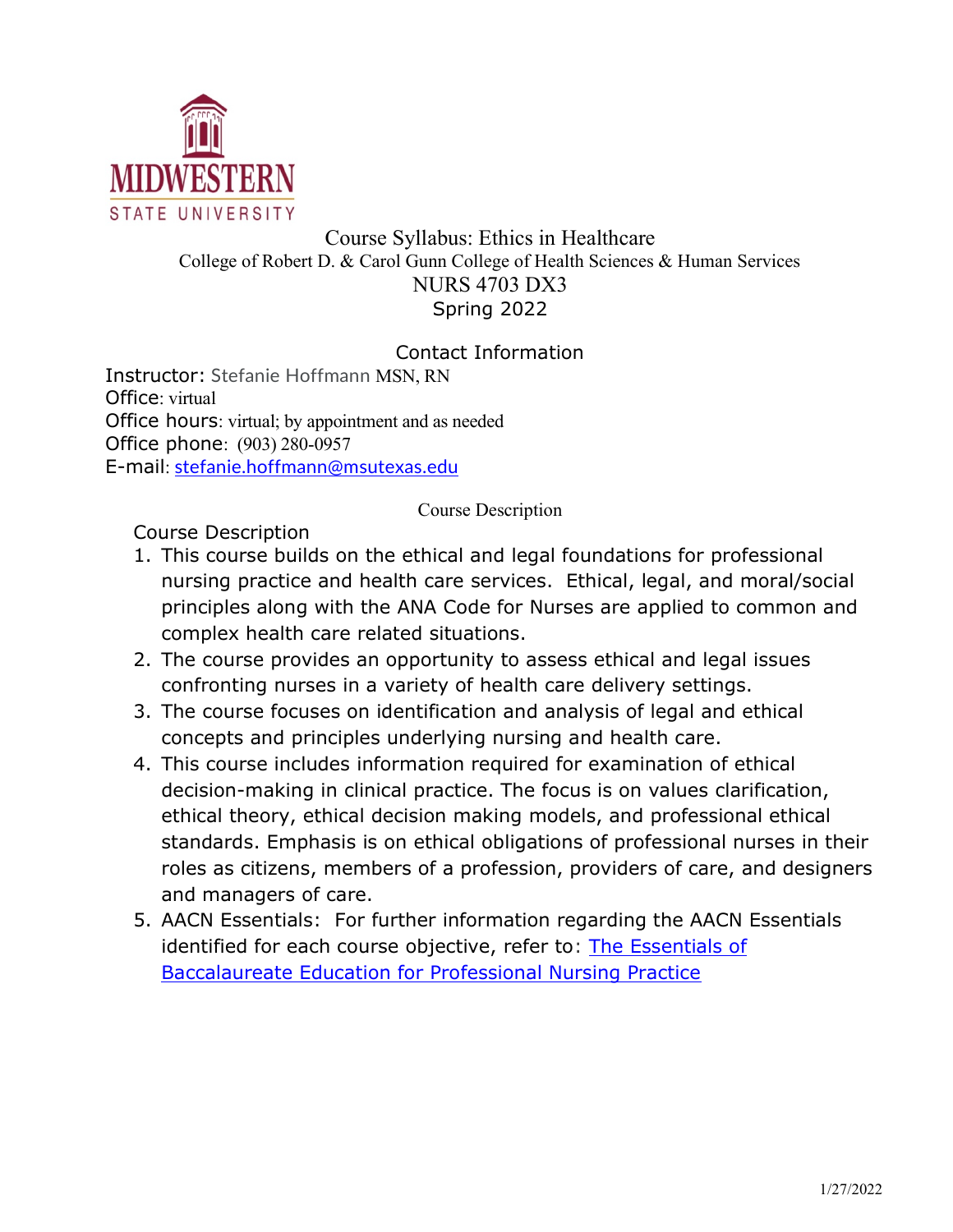| <b>Course Objectives</b>                                                                                                                                                                                                                                                               |                                    |                                                                                                     |
|----------------------------------------------------------------------------------------------------------------------------------------------------------------------------------------------------------------------------------------------------------------------------------------|------------------------------------|-----------------------------------------------------------------------------------------------------|
| Upon completion<br>of this course the<br>student should be<br>able to:                                                                                                                                                                                                                 | <b>AACN</b>                        | <b>DECs</b>                                                                                         |
| 1. Describe the<br>ethical theories in<br>relation to<br>morality, laws and<br>social practices<br>and policies.                                                                                                                                                                       | II, III, V, VI, VIII, IX.          | IA, IB, IC, ID, IIB, IID, IIE, IIIB, IVB.                                                           |
| 2. Define and<br>apply the<br>principles of<br>autonomy,<br>beneficence, non-<br>maleficence,<br>veracity, justice,<br>and fidelity to<br>common and<br>complex health<br>care and<br>professional<br>situations<br>including<br>economics, access<br>to care, and<br>personal rights. | II, III, IV, V, VI, VIII.          | IA, IB, IC, ID, IIB, IIC, IID, IIE, IIIB, IVA,<br>IVB, IVD.                                         |
| 3. Describe the<br>process of ethical-<br>decision-making<br>as it relates to<br>nursing practice<br>and the nurse:<br>person/patient/fam<br>ily/community<br>relationships                                                                                                            | II,III,IV,V,VI,VII,VIII,<br>IX.    | IA, IB, IC, ID, IIA, IIB, IIC, IID, IIE, IIIB,<br>IVA, IVB, IVC, IVD.                               |
| 4. Compare and<br>contrast law and<br>ethics related to<br>health care<br>services including<br>end of life issues.                                                                                                                                                                    | II,III,IV,V,VI,VIII,IX.            | IA, IB, IC, ID, IIA, IIB, IIC, IID, IIE, IIIB, IIIC,<br>IVA, IVB, IVC, IVD.                         |
| 5. Apply<br><b>American Nurses</b><br>Association<br>(ANA) Code for<br>Nurses to clinical                                                                                                                                                                                              | III, IV, V, VI, VII, VIII, I<br>X. | IA, IB, IC, ID, IIA, IID, IIE, IIF, IIIA, IIIB,<br>IIIC, IIID, IIIE, IIIF, IVA, IVB, IVD, IVF, IVG. |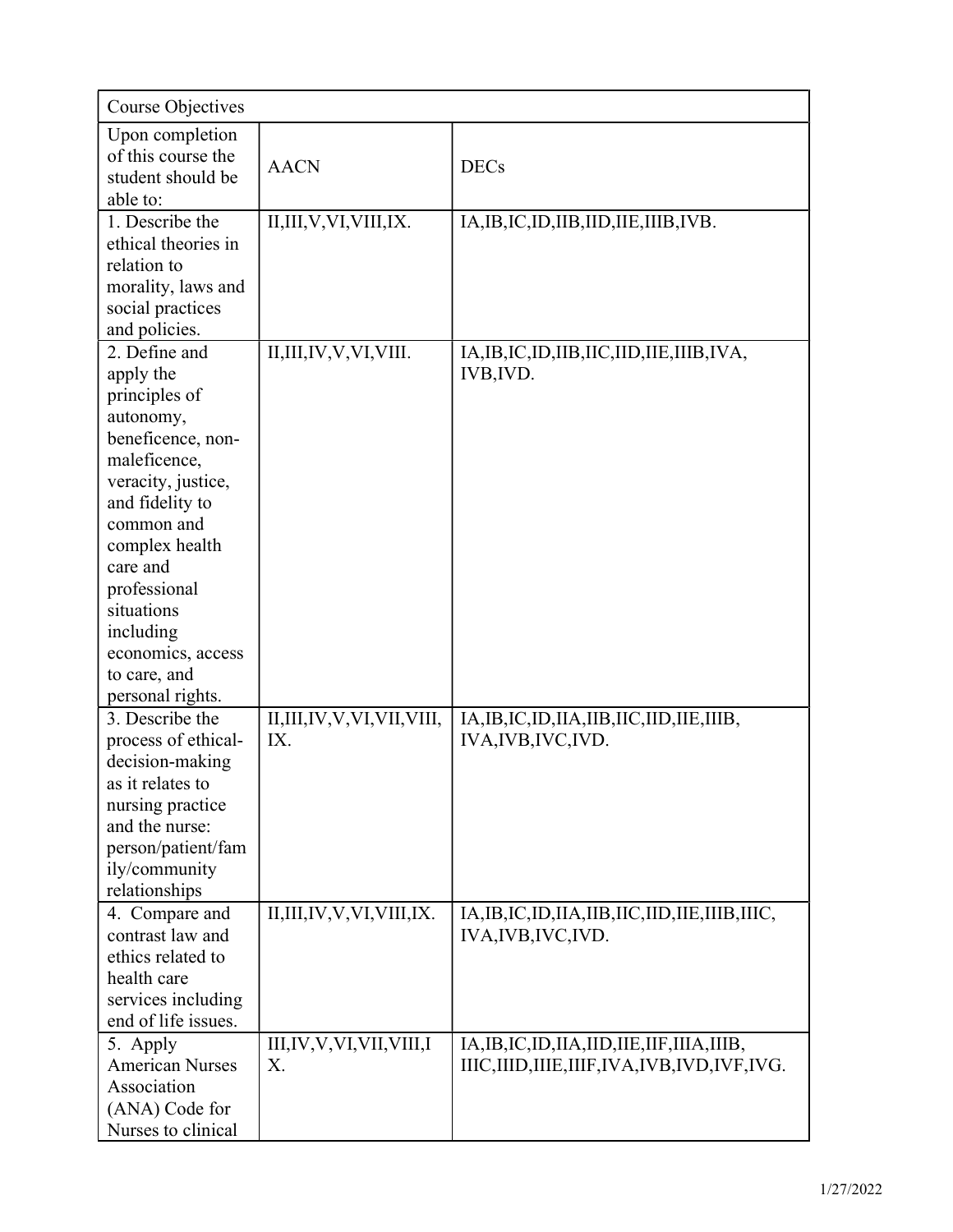| and other<br>professional<br>situations.                                                                                                                                                          |                                            |                                                                                                  |
|---------------------------------------------------------------------------------------------------------------------------------------------------------------------------------------------------|--------------------------------------------|--------------------------------------------------------------------------------------------------|
| 6.<br>Demonstrate<br>communication<br>s in<br>engagement<br>/crucial<br>conversations<br>related to<br>complex and<br>controversial<br>ethics, law,<br>and<br>professional<br>practice<br>issues. | II,III,IV,V,VII,VII,VIII<br>$\cdot$<br>IX. | IA, IB, IC, ID, IIA, IIB, IIC, IID, IIE, IIF, IIG,<br>IIH, IIIB, IIIC, IIID, IVA, IVB, IVC. IVD. |

# Textbook & Instructional Materials

Required textbook

Butts, J.B., & Rich, K.L. (2016). (5<sup>th</sup> ed.). Burlington, MA: Jones & Bartlett Learning. ISBN 9781284059502.

## References

Bagnasco et al.,(2018). Ethical dimensions of paediatric nursing: A rapid evidence assessment. Nursing Ethics. 25(1),111-122. DOI: 10.1177/0969733016631161.

Catlin, A. (2014). The Hospital Ethics Committee and the Nurse. Advances in Neonatal Care, 14(6), 398–402. doi:10.1097/ANC.0000000000000151

Chooljian, D. M., Hallenbeck, J., Ezeji-Okoye, S. C., Sebesta, R., Iqbal, H., & Kuschner, W. G. (2016). Emotional Support for Health Care Professionals: A Therapeutic Role for the Hospital Ethics Committee. Journal Of Social Work In End-Of-Life & Palliative Care, 12(3), 277-288. doi:10.1080/15524256.2016.1200519

Courtwright, A., Brackett, S., Cist, A., Cornelia Cremens, M., Krakauer, E., & Robinson, E. (2014). The Changing Composition of a Hospital Ethics Committee: A Tertiary Care Center's

Experience.(Report). HEC Forum, 26(1), 59. doi:10.1007/s10730-013-9218-0

Kennedy, G. (2016). The Importance of Patient Dignity in Care at the End of Life. The Ulster Medical Journal, 85(1), 45-48.

Lachman, V.C. (2009). Practical use of the nursing code of ethics, Harvard Business Review (2017). HBR guide to emotional intelligence. Boston, MA: Harvard Business Review Press. [Nursing Ethics]. (January 3, 2017). Nursing ethics: Understanding ethics in nursing [Video file]. Retrieved from https://www.youtube.com/watch?v=8PZNl6vix8Q

## Student Handbook

Refer to: Student Handbook 2021-22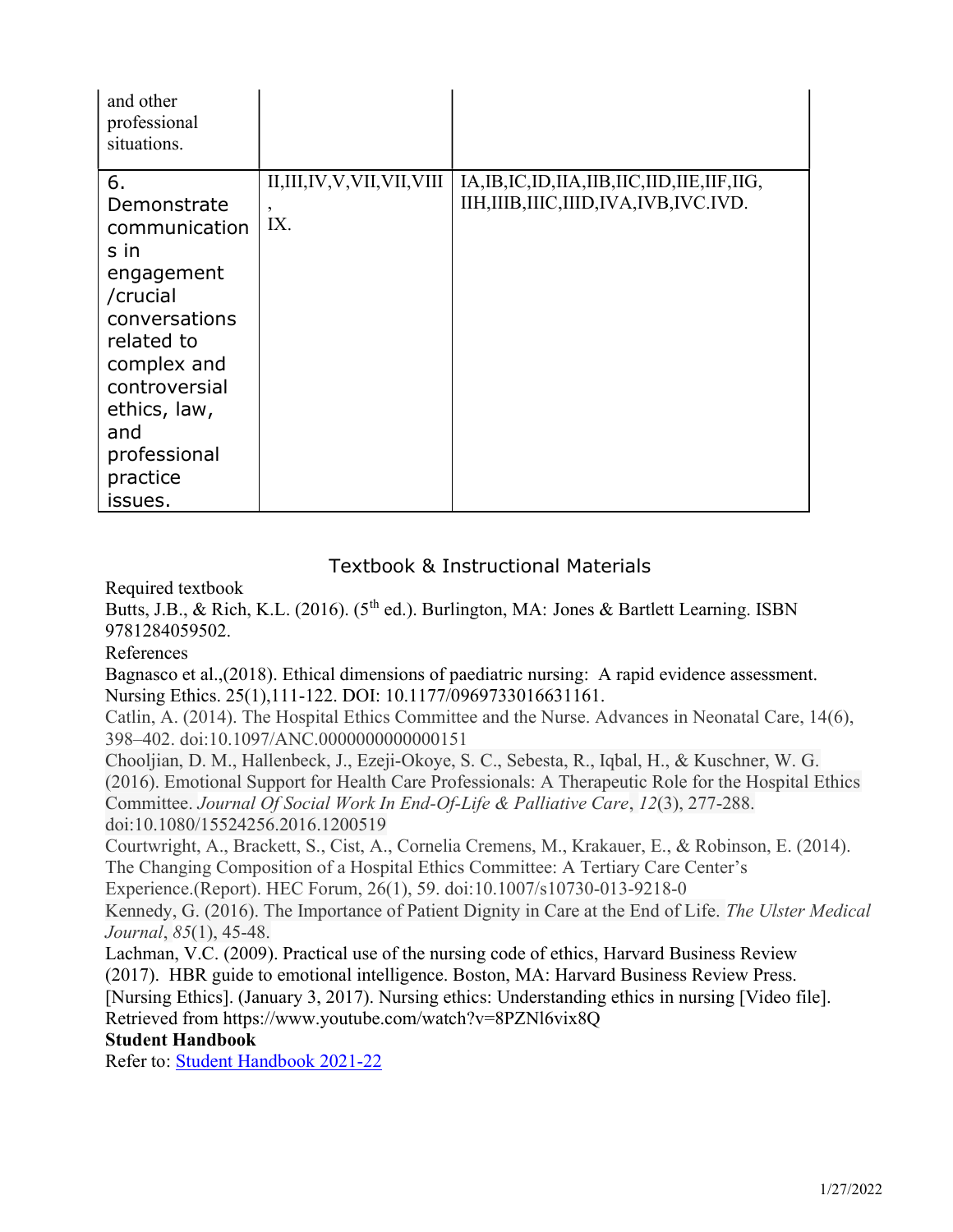### Academic Misconduct Policy & Procedures

Academic Dishonesty: Cheating, collusion, and plagiarism (the act of using source material of other persons, either published or unpublished, without following the accepted techniques of crediting, or the submission for credit of work not the individual's to whom credit is given). Additional guidelines on procedures in these matters may be found in the Office of Student Conduct.

| .c + credited your and catour to cather aborgenite it |            |  |
|-------------------------------------------------------|------------|--|
| Assignments                                           | Percentage |  |
| <b>Discussions</b>                                    | 25%        |  |
| Ethical Dilemma Paper                                 | 25%        |  |
| My Sister's Keeper Ethical Dilemma Paper              | 25%        |  |
| Case Study Paper                                      | 25%        |  |
| Total                                                 | 100%       |  |

# Grading Table 1: Percentage allocated to each assignment –

Table 2: Total points for final grade. There will be no rounding of grades.

| Grade                       | Points       |
|-----------------------------|--------------|
|                             | 90 to 100    |
| B                           | 80 to 89     |
| $\mathcal{C}_{\mathcal{C}}$ | 79 to 74     |
| D                           | 65 to 73     |
| Ė                           | 64 and below |

# Projects Required

A course average of at least 74% is required to pass this course. Faculty reserves the right to make changes at any time to this syllabus. Students are to be accountable for all communications sent by faculty on Desire 2 Learn; therefore, you **must** check the site for announcements, assignments, and messages. Faculty prefers students use D2L as a means to make a specific request or to ask for content clarification. I forward your D2L emails to my MSU email. If you are unable to access D2L, you may contact faculty via campus email. Campus and phone appointments are available upon request.

# Discussion Board

You must post a substantive response to each of the required questions. A substantive response is constructive and adds value to the weekly discussions. Substantive responses should be at least 150 words in length. Rarely should each require more than 200 words. Your responses need to reflect critical thought and demonstrate an understanding of the relevant concepts. All factual knowledge must be supported with appropriate citation of source. Response to the discussion board questions must be posted by 10:59 PM on or before the due date on the Discussion Board section in the appropriate Discussion Question thread as stated in the course outline. Discussion questions and participation responses posted more than 2 days late and or in the wrong thread will not be accepted. Late postings for initial response will receive a 10 percent deduction for each day late and will not be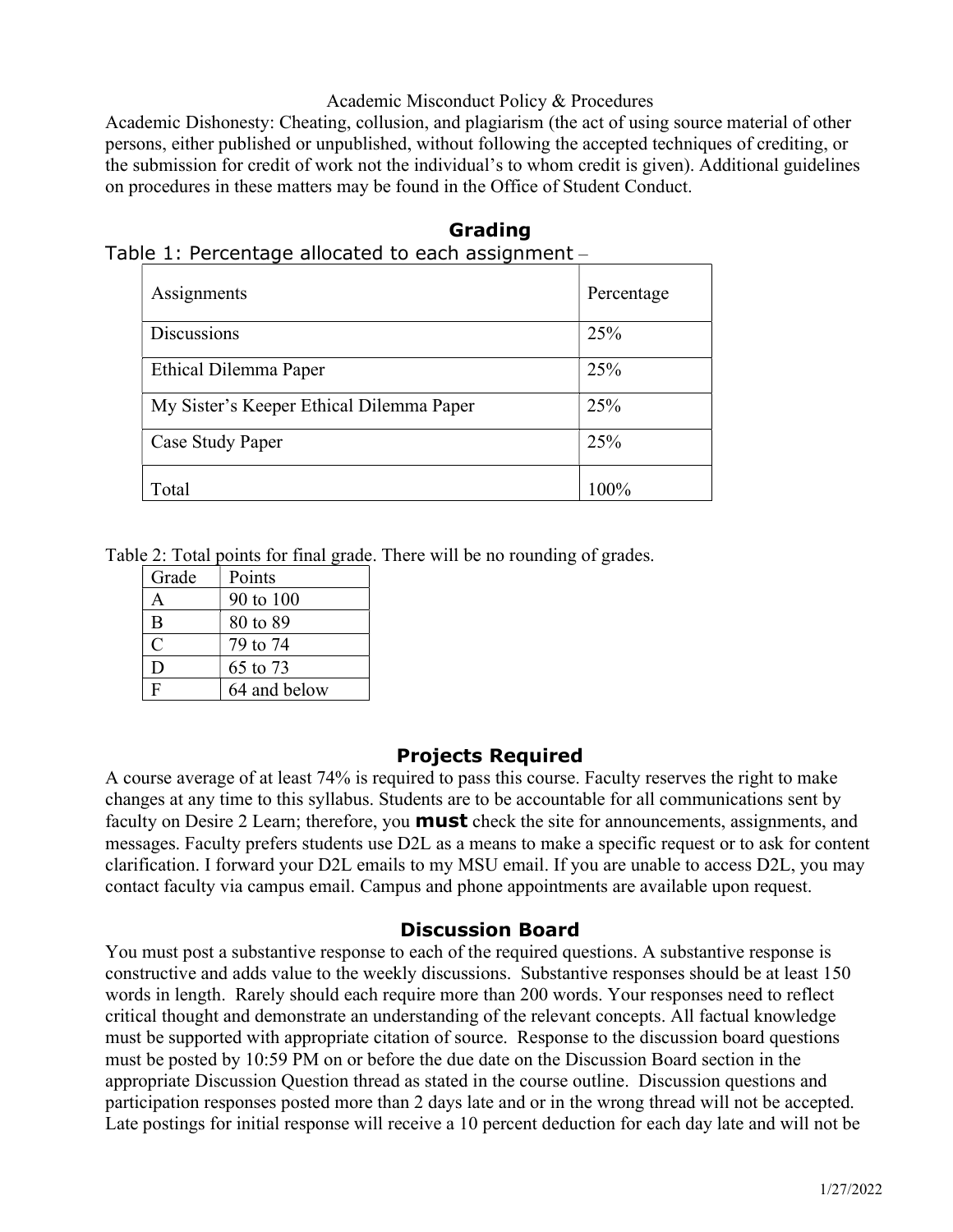accepted if posted more than 2 days late. It is the responsibility of the student to post the assignment on the correct thread by 10:50 PM on or prior to the due date. Participation in the classroom discussion is required. In addition to posting your initial responses to the discussion questions you must post a substantive comment to at least two of your classmate's posts. The peer response post may be made anytime during the week but must be made prior to the close of the week before the due date and time. Peer response posts made after the due date and close of the week will not be accepted for credit.

#### Late Work

Assignments more than two days late will not be accepted. Assignments submitted late which is within two days of the due date will receive a ten percent deduction for each day they are late.

#### Important Dates

Last Day to drop with a grade of "W:" Feb 09, 2022. Refer to: Drops, Withdrawals & Void

#### Desire-to-Learn (D2L)

Extensive use of the MSU D2L program is a part of this course. Each student is expected to be familiar with this program as it provides a primary source of communication regarding assignments, examination materials, and general course information. You can log into D2L through the MSU Homepage. If you experience difficulties, please contact the technicians listed for the program or contact your instructor.

#### Online Computer Requirements

Taking an online class requires you to have access to a computer (with Internet access) to complete and upload your assignments. It is your responsibility to have (or have access to) a working computer in this class. Assignments and tests are due by the due date, and personal computer technical difficulties will not be considered reason for the instructor to allow students extra time to submit assignments, tests, or discussion postings. Computers are available on campus in various areas of the buildings as well as the Academic Success Center. Your computer being down is not an excuse for missing a deadline!! There are many places to access your class! Our online classes can be accessed from any computer in the world which is connected to the internet. Contact your instructor immediately upon having computer trouble if you have technical difficulties in the course, there is also a student helpdesk available to you. The college cannot work directly on student computers due to both liability and resource limitations however they are able to help you get connected to our online services. For help, log into D2L.

#### Instructor Class Policies

Instructor Drop. An instructor may drop a student any time during the semester for excessive absences, for consistently failing to meet class assignments, for an indifferent attitude or for lack of engagement in the online learning environment. For example, failure to participate in online discussions as schedule and on time is considered being absent. Prior to dropping a student from the class, the instructor must give the student a verbal or written warning. An instructor's drop of a student takes precedence over the student-initiated course drop at a later date. The instructor will assign a grade of WF or F the  $6<sup>th</sup>$  week of a 10 week summer term. After this time, the grade will be an F. The date the Office of the Registrar receives the instructor drop form is the official drop date. RN Transition students must complete all nursing courses within a two year period of time beginning with the first nursing course. RN Transition students must maintain enrollment in at least two courses per semester. If a student does not maintain enrollment for one semester they will be placed on inactive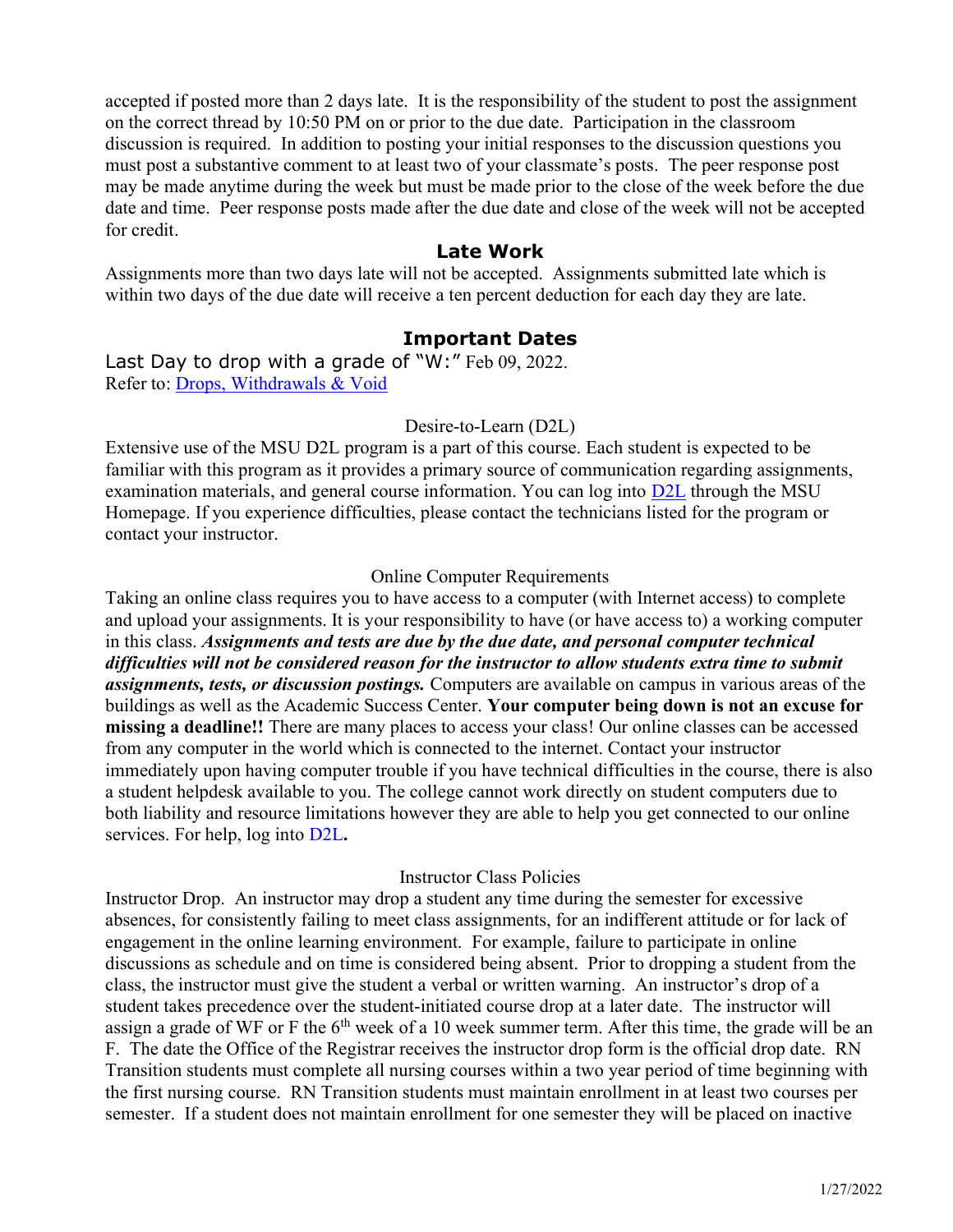status. If a student were to withdraw for a second time from the same and or any nursing course and or received a second D or F in the same and or any nursing course, even if the student has repeated a course and received a grade of C or above the student will be dismissed from the program.

### Change of Schedule

A student dropping a course (but not withdrawing from the University) within the first 12 class days of a regular semester or the first four class days of a summer semester is eligible for a 100% refund of applicable tuition and fees. Dates are published in the *Schedule of Classes* each semester.

### Refund and Repayment Policy

A student who withdraws or is administratively withdrawn from Midwestern State University (MSU) may be eligible to receive a refund for all or a portion of the tuition, fees and room/board charges that were paid to MSU for the semester. HOWEVER, if the student received financial aid (federal/state/institutional grants, loans and/or scholarships), all or a portion of the refund may be returned to the financial aid programs. As described below, two formulas (federal and state) exists in determining the amount of the refund. (Examples of each refund calculation will be made available upon request).

### Disability Support Services

Midwestern State University is committed to providing equal access for qualified students with disabilities to all university courses and programs, and by law all students with disabilities are guaranteed a learning environment that provides reasonable accommodation of their disability. This guarantee is provided through Section 504 of the Rehabilitation Act of 1973 and the Americans with Disabilities Act. The ADA reads: "No qualified individual with a disability shall, by reason of such disability, be excluded from participation in or be denied the benefits of the services, programs, or activities of a public entity, or be subject to discrimination by any such entity." The Director of Disability Support Services serves as the ADA Coordinator and may be contacted at (940) 397-4140, TDD (940) 397-4515, or 3410 Taft Blvd., Clark Student Center 168.

#### College Policies

Campus Carry Rules/Policies

Refer to: Campus Carry Rules and Policies

Smoking/Tobacco Policy

College policy strictly prohibits the use of tobacco products in any building owned or operated by WATC. Adult students may smoke only in the outside designated-smoking areas at each location. Alcohol and Drug Policy

To comply with the Drug Free Schools and Communities Act of 1989 and subsequent amendments, students and employees of Midwestern State are informed that strictly enforced policies are in place which prohibits the unlawful possession, use or distribution of any illicit drugs, including alcohol, on university property or as part of any university-sponsored activity. Students and employees are also subject to all applicable legal sanctions under local, state and federal law for any offenses involving illicit drugs on University property or at University-sponsored activities.

#### Grade Appeal Process

Students who wish to appeal a grade should consult the Midwestern State University Undergraduate Catalog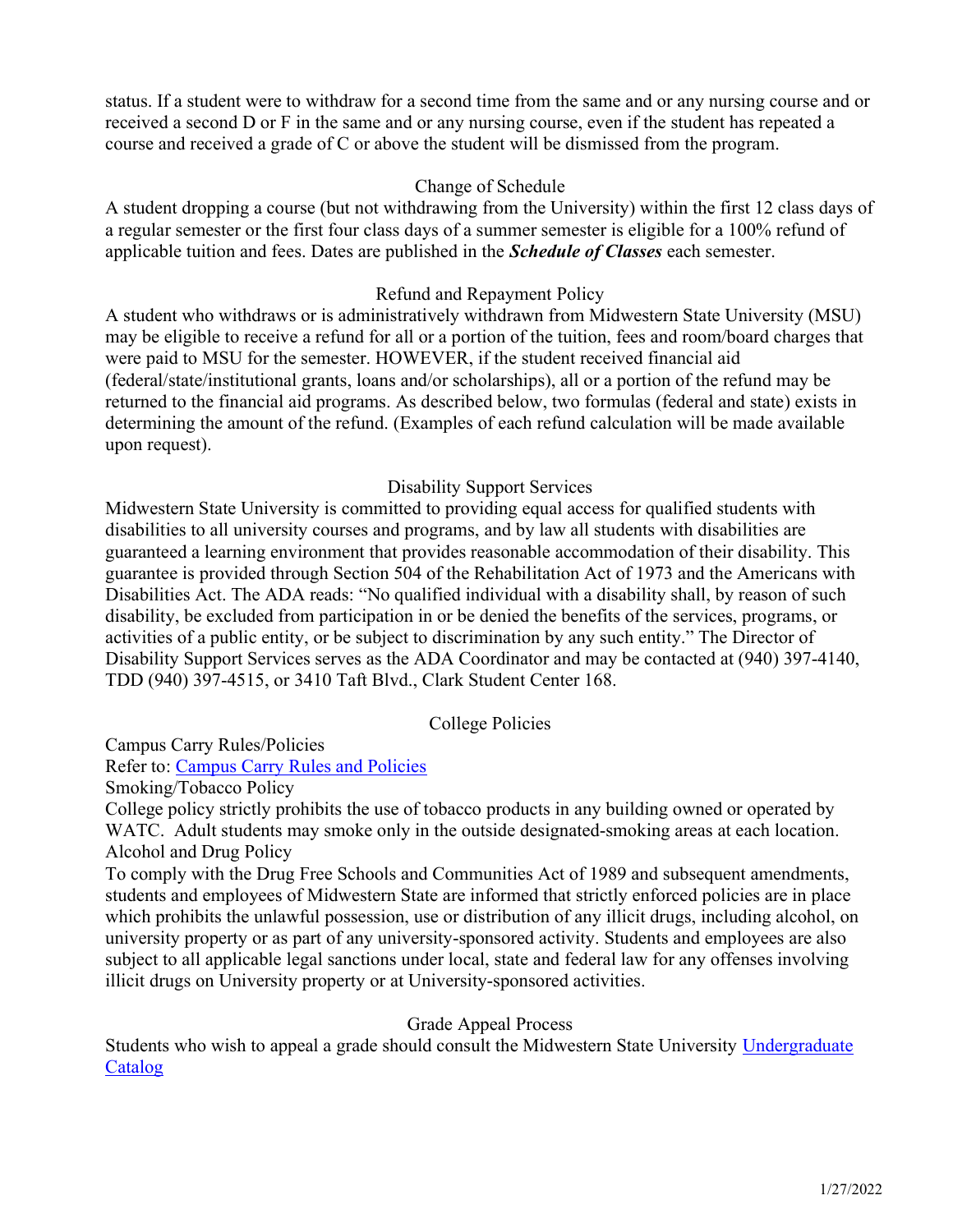# Notice

Changes in the course syllabus, procedure, assignments, and schedule may be made at the discretion of the instructor.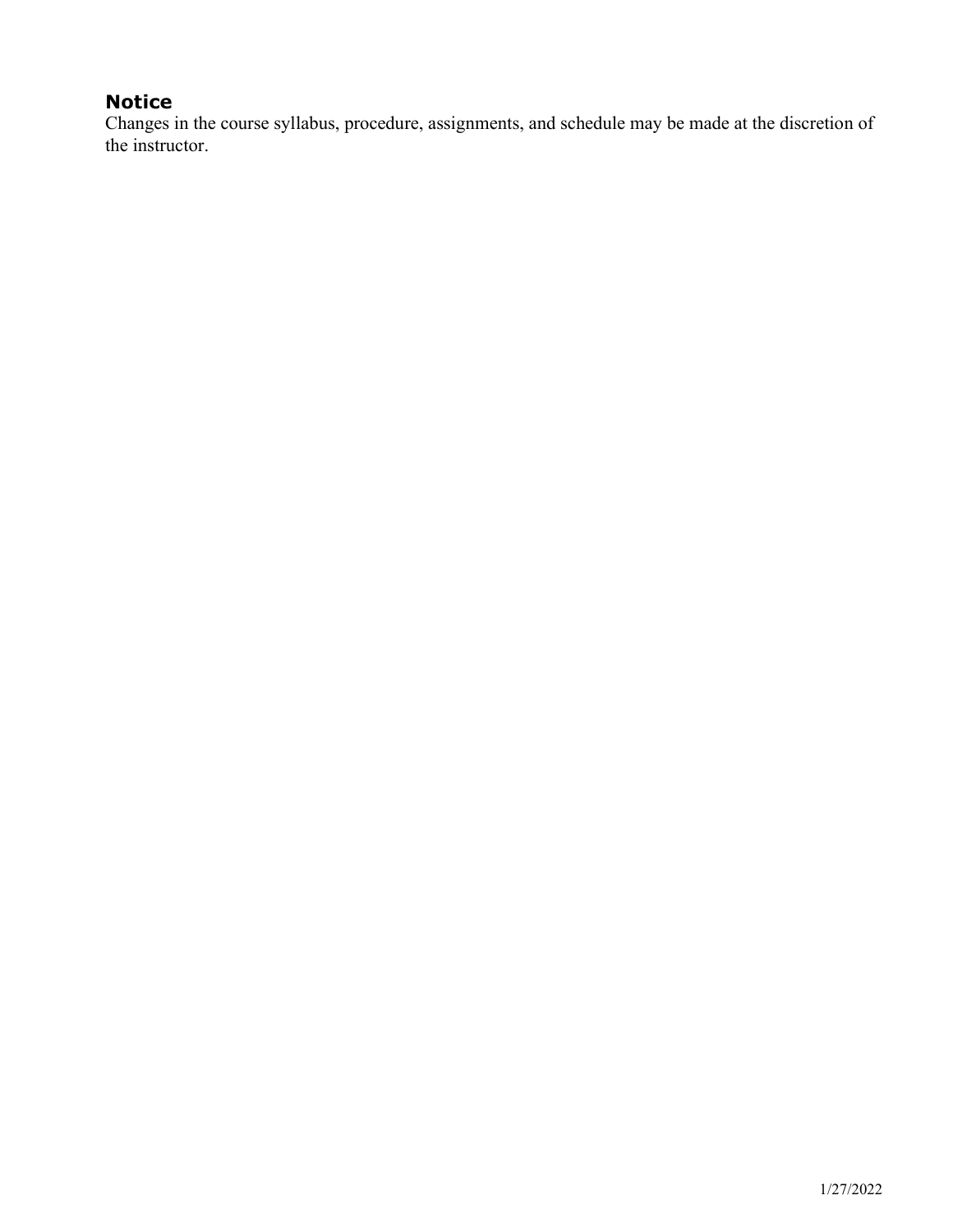| Course Schedule              |                                               |                                |  |
|------------------------------|-----------------------------------------------|--------------------------------|--|
| Week                         | <b>Weekly Objectives</b>                      | <b>Due Date</b>                |  |
|                              | (To be completed as independent study,        |                                |  |
|                              | building upon prior knowledge. Self-          |                                |  |
|                              | determined competence)                        |                                |  |
| Week 1                       | Readings                                      | <b>Discussion for week 1</b>   |  |
| Course Orientation,          | Butts & Rich                                  | Initial discussion post due by |  |
| Introduction to Ethics,      | Chapter $1,2,8,3$                             | Friday, 10:59PM Central        |  |
| Introduction to              | Watch Video                                   | Standard time.                 |  |
| <b>Bioethics and Ethical</b> | <b>Nursing Ethics Understanding Ethics In</b> | The 2 peer posts are due by    |  |
| Decision making, and         | <b>Nursing</b>                                | Sunday, 10:59 PM Central       |  |
| Ethics in Professional       | Review Slides Chapter 1, 2, & 3               | Standard Time.                 |  |
| <b>Nursing Practice</b>      |                                               |                                |  |
|                              | <b>Discussion Board</b>                       |                                |  |
|                              | <b>Four Topics Method for Analysis of</b>     |                                |  |
|                              | <b>Clinical Ethics Cases</b>                  |                                |  |
|                              | Use the Four Topics Method to analyze a       |                                |  |
|                              | specific clinical ethics case. Choose a case  |                                |  |
|                              | that you are familiar with and discuss how    |                                |  |
|                              | personal ethics can impact your ability to    |                                |  |
|                              | objectively analyze the clinical case         |                                |  |
|                              | chosen.                                       |                                |  |
|                              |                                               |                                |  |
|                              |                                               |                                |  |
|                              |                                               |                                |  |
|                              |                                               |                                |  |
|                              |                                               |                                |  |
|                              |                                               |                                |  |
|                              |                                               |                                |  |
|                              |                                               |                                |  |
|                              |                                               |                                |  |
|                              |                                               |                                |  |

| Week                                                                                                                                                                | <b>Weekly Objectives</b><br>(To be completed as independent study,                                                                                                                                                                                                           | <b>Due Date</b>                                                                                                                          |
|---------------------------------------------------------------------------------------------------------------------------------------------------------------------|------------------------------------------------------------------------------------------------------------------------------------------------------------------------------------------------------------------------------------------------------------------------------|------------------------------------------------------------------------------------------------------------------------------------------|
|                                                                                                                                                                     | building upon prior knowledge. Self-<br>determined competence)                                                                                                                                                                                                               |                                                                                                                                          |
| Week 2<br>Reproductive Issues and<br>Nursing Ethics, Infant<br>and Child Nursing Ethics,<br><b>Adolescent Nursing</b><br>Ethics, and Adult Health<br>Nursing Ethics | Readings<br>Butts & Rich Chapter 4, 5, 6 & 7.<br>Review Slides 4, 5, 6, and 7.<br>Read article<br>Bagnasco et al., (2018). Ethical dimensions<br>of paediatric nursing: A rapid evidence<br>assessment. Nursing Ethics. 25(1), 111-<br>122.<br>DOI:10.117709699733016631161. | <b>Ethical Dilemma</b><br><b>Paper due in D2L</b><br><b>Assignments by</b><br><b>Sunday 10:59 PM</b><br><b>Central Standard</b><br>Time. |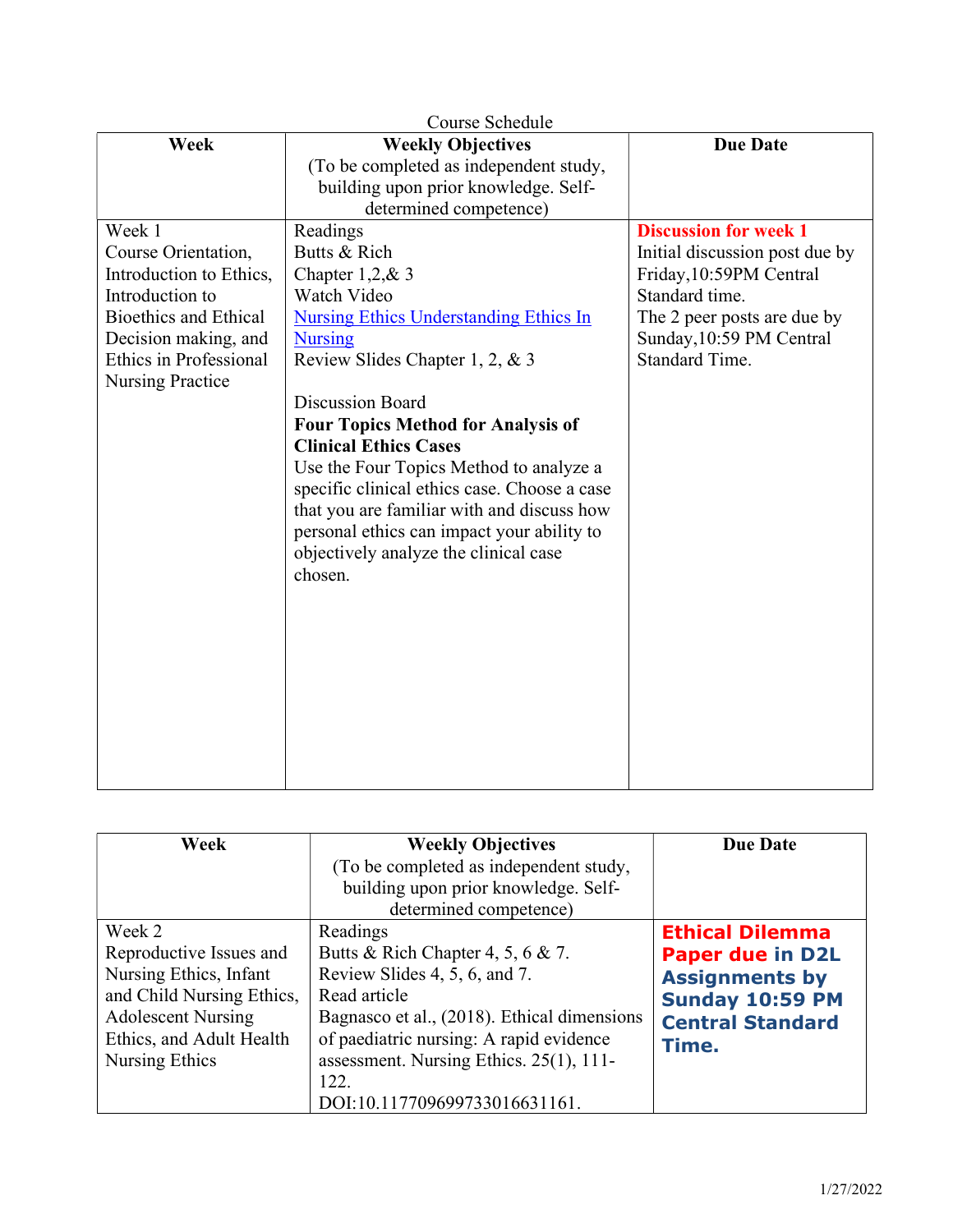| Week                      | <b>Weekly Objectives</b>                 | <b>Due Date</b>             |
|---------------------------|------------------------------------------|-----------------------------|
|                           | (To be completed as independent study,   |                             |
|                           | building upon prior knowledge. Self-     |                             |
|                           | determined competence)                   |                             |
| Week 3                    | Readings                                 | Discussion for week 3       |
| Ethics and the Nursing    | Butts & Rich Chapter 8 and 9.            | Initial discussion post due |
| Care of Elders and        | Review Slides Chapter 8 and 9.           | by Friday, 10:59PM          |
| Ethical Issues in End-of- | Watch Video                              | Central Standard Time.      |
| Life Nursing Care         | The Conversation Project Video           | The 2 peer posts are due    |
|                           | <b>Review The Conversation Materials</b> | by Sunday, 10:59PM          |
|                           | The Conversation Project Materials       | Central Standard Time.      |
|                           | Watch My Sister's Keeper Video Trailer   |                             |
|                           | My Sister's Keeper Trailer               |                             |
|                           |                                          |                             |

| Week                                                  | <b>Weekly Objectives</b><br>(To be completed as independent study,<br>building upon prior knowledge. Self-<br>determined competence) | <b>Due Date</b>                                                                                                                                                                                    |
|-------------------------------------------------------|--------------------------------------------------------------------------------------------------------------------------------------|----------------------------------------------------------------------------------------------------------------------------------------------------------------------------------------------------|
| Week 4<br>Psychiatric/Mental Health<br>Nursing Ethics | Readings<br>Butts & Rich, Chapter 10 and Chapter 11.<br>Review Slides 10 and 11.                                                     | <b>Assignment 2 My</b><br><b>Sister's Keeper</b><br><b>Ethical Dilemma</b><br><b>Paper due in D2L</b><br><b>Assignments by</b><br><b>Sunday 10:59 PM</b><br><b>Central Standard</b><br><b>Time</b> |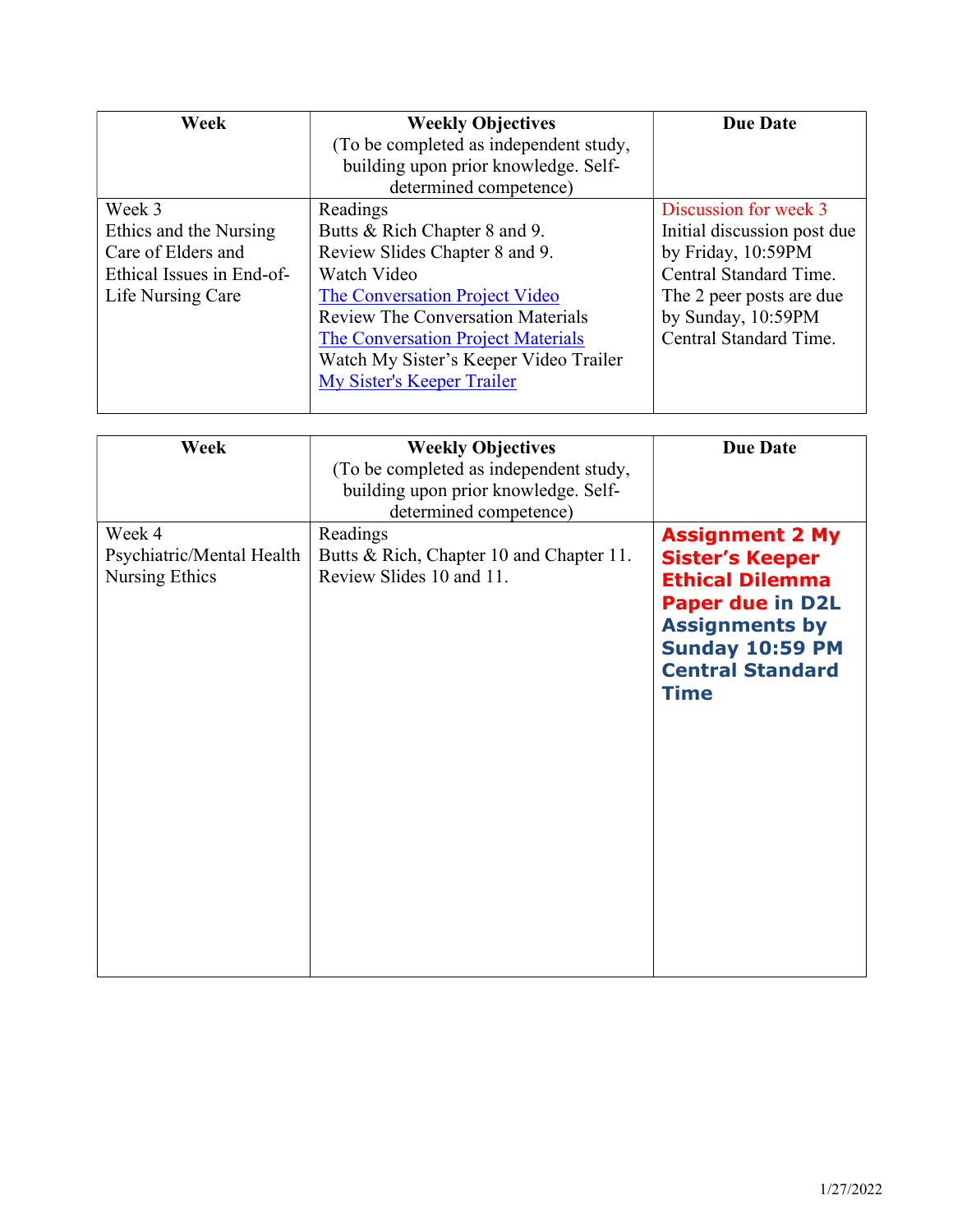| Week                    | <b>Weekly Objectives</b>               | <b>Due Date</b>             |
|-------------------------|----------------------------------------|-----------------------------|
|                         | (To be completed as independent study, |                             |
|                         | building upon prior knowledge. Self-   |                             |
|                         | determined competence)                 |                             |
| Week 5                  | Readings                               | Discussion for week 5       |
| Ethics in Organizations | Butts & Rich Chapter 12.               | Initial discussion post due |
| and Leadership and ANA  | Review Slides Chapter 12.              | by Friday 10:59PM           |
| Code of Ethics          | Watch You Tube                         | Central Standard Time.      |
|                         | <b>Seven Signs of Ethical Collapse</b> | The 2 peer posts are due    |
|                         |                                        | by Sunday 10:59PM           |
|                         |                                        | Central Standard Time.      |
|                         |                                        |                             |

| Week                                                | <b>Weekly Objectives</b><br>(To be completed as independent study,<br>building upon prior knowledge. Self-<br>determined competence) | <b>Due Date</b>                                                                                                                                     |
|-----------------------------------------------------|--------------------------------------------------------------------------------------------------------------------------------------|-----------------------------------------------------------------------------------------------------------------------------------------------------|
| Week 6<br>Ethics Committee and<br>Roles of members. | Readings<br>Article:<br>The importance of patient dignity in care<br>at the end of life.                                             | <b>Assignment 3</b><br><b>Case Study Paper</b><br>due in D2L<br><b>Assignments by</b><br><b>Sunday 10:59 PM</b><br><b>Central Standard</b><br>Time. |

| Week   | <b>Weekly Objectives</b>                  | <b>Due Date</b>             |
|--------|-------------------------------------------|-----------------------------|
|        | (To be completed as independent study,    |                             |
|        | building upon prior knowledge. Self-      |                             |
|        | determined competence)                    |                             |
| Week 7 | Readings                                  | Discussion for week 7       |
|        | Ethics Committee Case Study               | Initial discussion post due |
|        | Read articles:                            | by Friday 10:59PM           |
|        | Emotional support for health care         | Central Standard Time.      |
|        | professionals: A therapeutic role for the | The 2 peer posts are due    |
|        | hospitals ethics committee.               | by Sunday 10:59PM           |
|        |                                           | Central Standard Time.      |
|        | Breathing life back into a medical ethics |                             |
|        | committee                                 |                             |